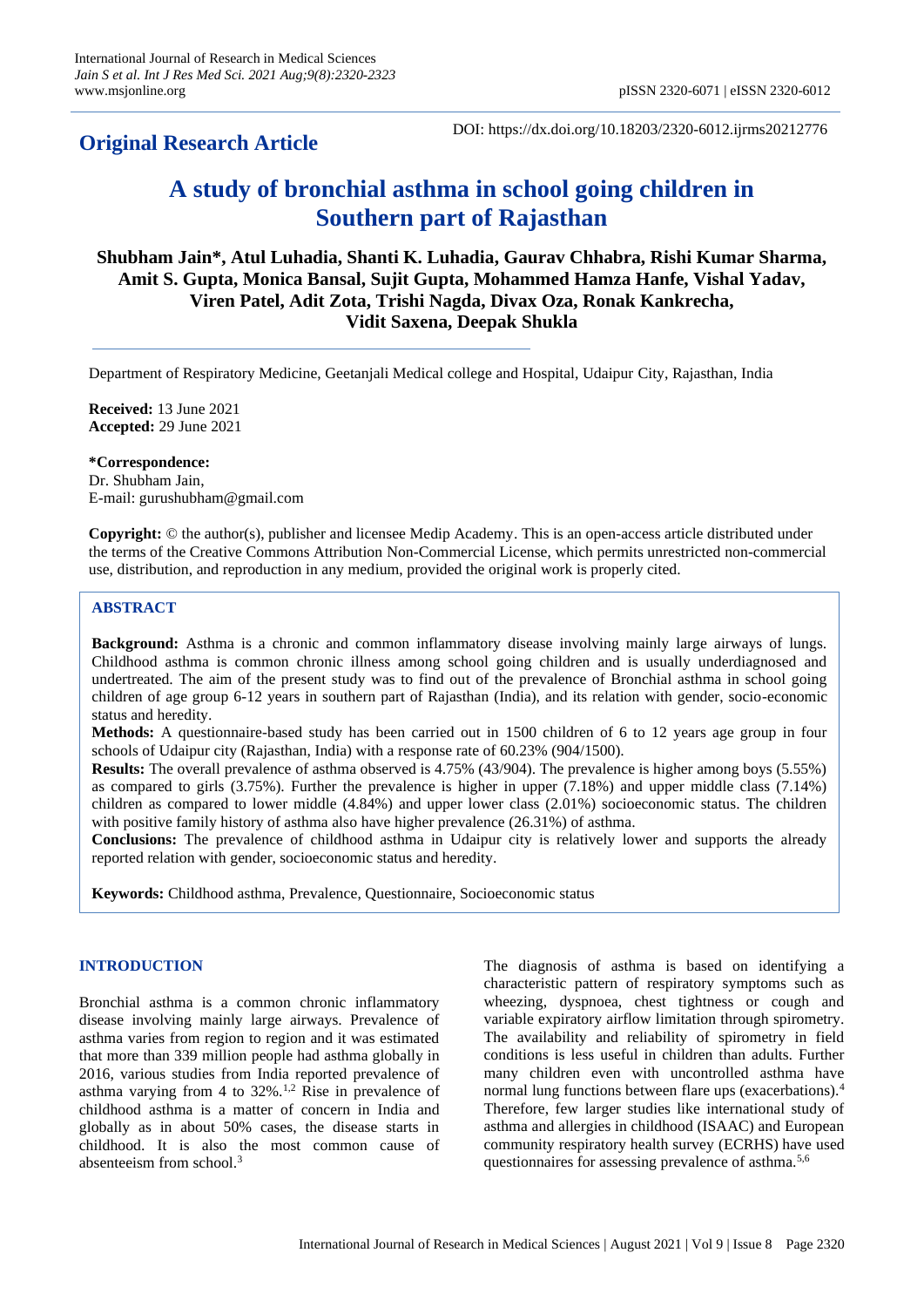The prevalence of asthma is rising globally as well as in India and varies from place to place, so local studies should be done to assess the prevalence particularly in school going children, thus we planned to conduct a questionnaire-based study to find out the prevalence of asthma in school going children from 6-12 years of age with different socioeconomic background at Udaipur city in Southern part of Rajasthan (India).

#### **METHODS**

This cross-sectional study was conducted in four schools of various categories in Udaipur city between 1st Jan 2019 to 31<sup>st</sup> Dec 2019. After clearance from institutional ethical committee and permission from school authorities, the questionnaires were distributed to all children in the school in age group 6 to 12 years whose parents had given consent to participate in the study.

#### *Exclusion criteria*

Children with other chronic respiratory diseases than asthma and those who refused to give consent to participate were excluded from the study.

The modified ISAAC questionnaire was filled by parents and returned to class teacher. In age group of 6-9 years, a global cut-off score of more than 5 and for age group 10- 12 years, the cut-off score was 6 or more used as criteria

for diagnosis of asthma as suggested by Naik et al.<sup>7</sup>

The data obtained was recorded and entered into Microsoft excel sheet. The categorical data was expressed and comparison done by using ANNOVA test.

#### **RESULTS**

The 1500 students were given the questionnaire proforma consisting of 13 items and out of them 904 questionnaires were returned, thus the response rate is 60.2% (Table 1). There are 504 boys and 400 girls of various age groups ranging from 6 to 12 years with almost similar gender distribution (Table 2). The overall prevalence of asthma observed is 4.75% (43/904) with higher prevalence in boys (5.55%) as compared to girls (3.75%), further the prevalence starts declining at age of 11 years or above.

#### **Table 1: Response rate among different schools.**

| <b>Schools</b>                  | No. of<br>questionnaires<br>given | No. of<br>questionnaires<br>received | <b>Response</b><br>rate $(\% )$ |
|---------------------------------|-----------------------------------|--------------------------------------|---------------------------------|
| <b>DPS</b>                      | 508                               | 259                                  | 51                              |
| <b>MMPS</b>                     | 402                               | 195                                  | 48.5                            |
| <b>Vidhya</b><br><b>Niketan</b> | 100                               | 94                                   | 94                              |
| <b>CPS</b>                      | 490                               | 356                                  | 72.65                           |
| <b>Total</b>                    | 1500                              | 904                                  | 60.23                           |

#### **Table 2: Age wise distribution and prevalence of asthma in different genders.**

|              | <b>Boys</b> |                |               | <b>Girls</b> |                          |               | <b>Total</b> |                |               |
|--------------|-------------|----------------|---------------|--------------|--------------------------|---------------|--------------|----------------|---------------|
| Age (Years)  | N           | Asthma         |               |              | Asthma                   |               |              | <b>Asthma</b>  |               |
|              |             | N              | $\frac{0}{0}$ | N            | N                        | $\frac{0}{0}$ | N            | N              | $\frac{0}{0}$ |
| 6            | 41          | $\overline{2}$ | 4.88          | 36           | $\overline{2}$           | 5.55          | 77           | $\overline{4}$ | 5.20          |
| 7            | 57          | 3              | 5.2           | 45           | 3                        | 6.67          | 102          | 6              | 5.89          |
| 8            | 116         | 8              | 6.9           | 82           | 3                        | 3.66          | 198          | 11             | 5.55          |
| 9            | 103         | 6              | 5.82          | 81           | 2                        | 2.47          | 184          | 8              | 4.34          |
| <b>10</b>    | 101         | 7              | 6.9           | 84           | $\overline{4}$           | 4.76          | 185          | 11             | 5.95          |
| 11           | 52          |                | 1.92          | 44           |                          | 2.27          | 96           | 2              | 2.08          |
| 12           | 34          |                | 2.94          | 28           | $\overline{\phantom{a}}$ |               | 62           |                | 1.61          |
| <b>Total</b> | 504         | 28             | 5.55          | 400          | 15                       | 3.75          | 904          | 43             | 4.75          |

Family history of asthma was positive in 12.62% (114/904) children and prevalence of asthma was much higher in children with positive history of asthma (26.31%) and prevalence is much higher, if both parents had asthma (45%) while it is much lower in whom there is no family history of asthma (0.51%) (Table 3).

The socioeconomic analysis has shown that family history as well as prevalence of asthma is higher in children belonging to upper and upper middle class as compared to those belong to lower middle and upper lower class and similarly prevalence of asthma is also higher in upper and upper middle-class group (Table 4).

Out of various symptoms analysed more than 3 attacks of wheezing during last 12 months, appearance of wheezing

or cough during or after exercise, sleep disturbance due to nocturnal wheeze, and speech limitation between breaths are usually indicative of asthma (sensitivity 87.8-100%) while occasional wheezing and nocturnal cough are fewer specific symptoms (Table 5).

#### **Table 3: Relation of heredity with bronchial asthma.**

| <b>History of</b><br>asthma       | Present,<br>$(n=904)$ |               | <b>Bronchial</b><br>asthma, $(n=43)$ |               |  |
|-----------------------------------|-----------------------|---------------|--------------------------------------|---------------|--|
|                                   | N                     | $\frac{0}{0}$ | N                                    | $\frac{0}{0}$ |  |
| <b>Family history</b><br>positive | 114                   | 12.62         | 30                                   | 26.31         |  |
| <b>Both parents'</b><br>asthmatic | 20                    | 2.22          | 9                                    | 45            |  |
| No history                        | 790                   | 85.17         |                                      | 0.51          |  |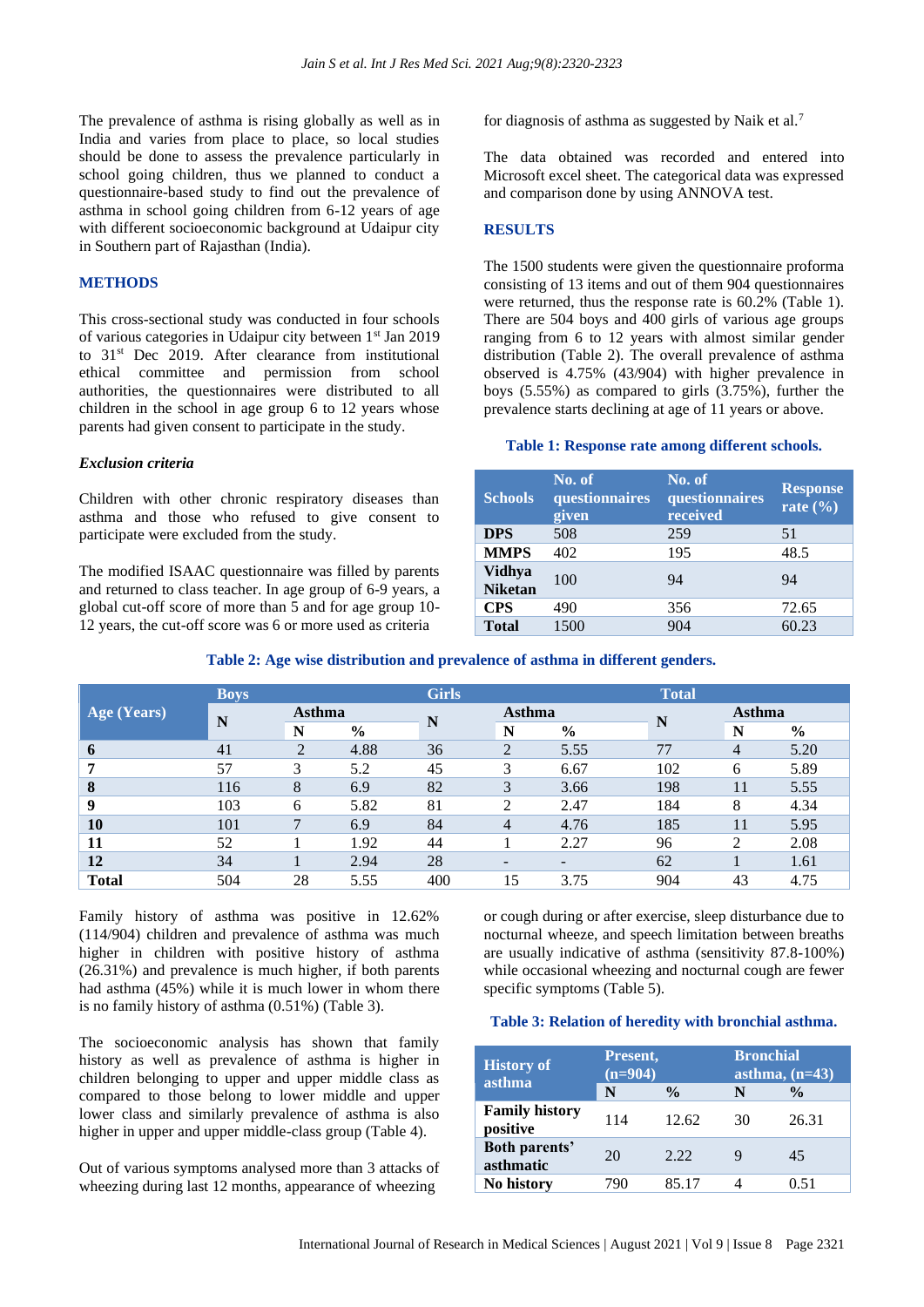#### **Table 4: Prevalence of asthma with family history among different socioeconomic status.**

| Socio-<br>economic<br><b>status</b> | Total no.<br>оf<br>children,<br>$(n=904)$ | <b>Presence of</b><br>family history<br>of asthma,<br>$(n=114)$ $(\frac{9}{6})$ | <b>Prevalence</b><br>of bronchial<br>asthma,<br>n(%) |
|-------------------------------------|-------------------------------------------|---------------------------------------------------------------------------------|------------------------------------------------------|
| <b>Upper</b><br>class               | 167                                       | 35 (20.95)                                                                      | 12(7.18)                                             |
| <b>Upper</b><br>middle<br>class     | 210                                       | 52 (24.76)                                                                      | 15(7.14)                                             |
| Lower<br>middle<br>class            | 248                                       | 21(8.5)                                                                         | 12(4.84)                                             |
| <b>Upper</b><br>lower<br>class      | 199                                       | 6(3.01)                                                                         | 4(2.01)                                              |
| Lower<br>class                      | 56                                        | $\mathbf{\Omega}$                                                               | 0                                                    |

#### **Table 5: Relation of clinical symptoms with prevalence of asthma.**

| <b>Symptoms</b>                                                                                          | Positive,<br>$(n=904)$ | <b>Bronchial asthma,</b><br>$(n=43)$ $(\frac{9}{6})$ |               |  |  |  |
|----------------------------------------------------------------------------------------------------------|------------------------|------------------------------------------------------|---------------|--|--|--|
|                                                                                                          | N                      | N                                                    | $\frac{0}{0}$ |  |  |  |
| Child ever had<br>wheezing in past                                                                       | 103                    | 43                                                   | 41.74         |  |  |  |
| No. of wheezing attacks                                                                                  |                        |                                                      |               |  |  |  |
| Less than 3                                                                                              | 67                     | 34                                                   | 50.74         |  |  |  |
| More than 3                                                                                              | 9                      | 9                                                    | 100           |  |  |  |
| Disturbance of sleep due to wheezing in past 12                                                          |                        |                                                      |               |  |  |  |
| months (night per week)                                                                                  |                        |                                                      |               |  |  |  |
| $\leq$ 1                                                                                                 | 43                     | 34                                                   | 79.06         |  |  |  |
| >1                                                                                                       | 9                      | 9                                                    | 100           |  |  |  |
| <b>Speech limitation</b><br>severe enough to<br>only 1 or 2 words at<br>a time between<br><b>breaths</b> | 33                     | 29                                                   | 87.8          |  |  |  |
| Ever had asthma                                                                                          | 3                      | 3                                                    | 100           |  |  |  |
| Child's chest<br>sounded wheezy<br>during or after<br>exercise in past 12<br>months                      | 43                     | 41                                                   | 95.34         |  |  |  |
| Nocturnal cough in<br>past 12 months                                                                     | 141                    | 41                                                   | 29.07         |  |  |  |

#### **DISCUSSION**

Out of 1500 children only 904 returned the questionnaires with a response rate of 60.23%. The overall prevalence of asthma observed is 4.75%. The other studies based on ISAAC questionnaire has reported prevalence ranging from 2.3% to 18.2%.<sup>8,9</sup> The medium range prevalence in our study may be because of moderate pollution in Udaipur city as areas with high pollution have reported higher prevalence.<sup>10,11</sup> The prevalence is higher among boys (5.55%) than girls (3.75%) and it is lower at the age of 11 and 12 years. Naik et al and Bhalla et al have also reported similar findings.7,12 The prevalence of asthma is higher in upper and upper middle-class children as compared to lower middle and upper lower class, which may be explained with the help of hygiene hypothesis.<sup>13</sup>

This study has also supported the well-known fact that heredity plays an important role in etiopathogenesis of asthma as prevalence of asthma is much higher in children who had positive family history of asthma. Out of various symptoms- more than 3 attacks of wheezing in last 12 months, wheezing or cough during or after exercise, nocturnal wheezing is more common in children with asthma. Only 3 children out of 43 asthmatics were diagnosed before study. So,40 new cases were diagnosed with a simple questionnaire-based survey, indicates the importance of such surveys.

#### **CONCLUSION**

The present study was carried out in the school going children of 4 different schools located in the different areas of Udaipur city with different socioeconomic background. The overall prevalence of bronchial asthma in school going children of Udaipur city (Southern part of Rajasthan) is 4.75%. The prevalence of asthma starts declining at the age of 11 years and above. The prevalence of asthma is higher among boys, upper and upper middle socioeconomic class, and with positive family or parenteral history of bronchial asthma.

#### **ACKNOWLEDGEMENTS**

The authors would like to thanks to all the principals of the schools included in study, for their support and help.

*Funding: No funding sources Conflict of interest: None declared Ethical approval: The study was approved by the Institutional Ethics Committee*

## **REFERENCES**

- 1. GBD 2016 Disease and Injury Incidence and Prevalence Collaborators. Global, regional, and national incidence, prevalence, and years lived with disability for 328 diseases and injuries for 195 countries, 1990-2016: a systematic analysis for the Global Burden of Disease Study. 2016 Lancet. 2017;390:1211-59.
- 2. Pal R, Dahal S, Pal S. Prevalence of bronchial asthma in Indian children. Indian j community med. 2009;34(4):310.
- 3. Wang LY, Zhong Y, Wheeler L. Peer reviewed: Direct and indirect costs of asthma in school-age children. Preventing chronic dis. 2005;2(1).
- 4. National institutes of health. Global initiative for Asthma. Global strategy for asthma management and